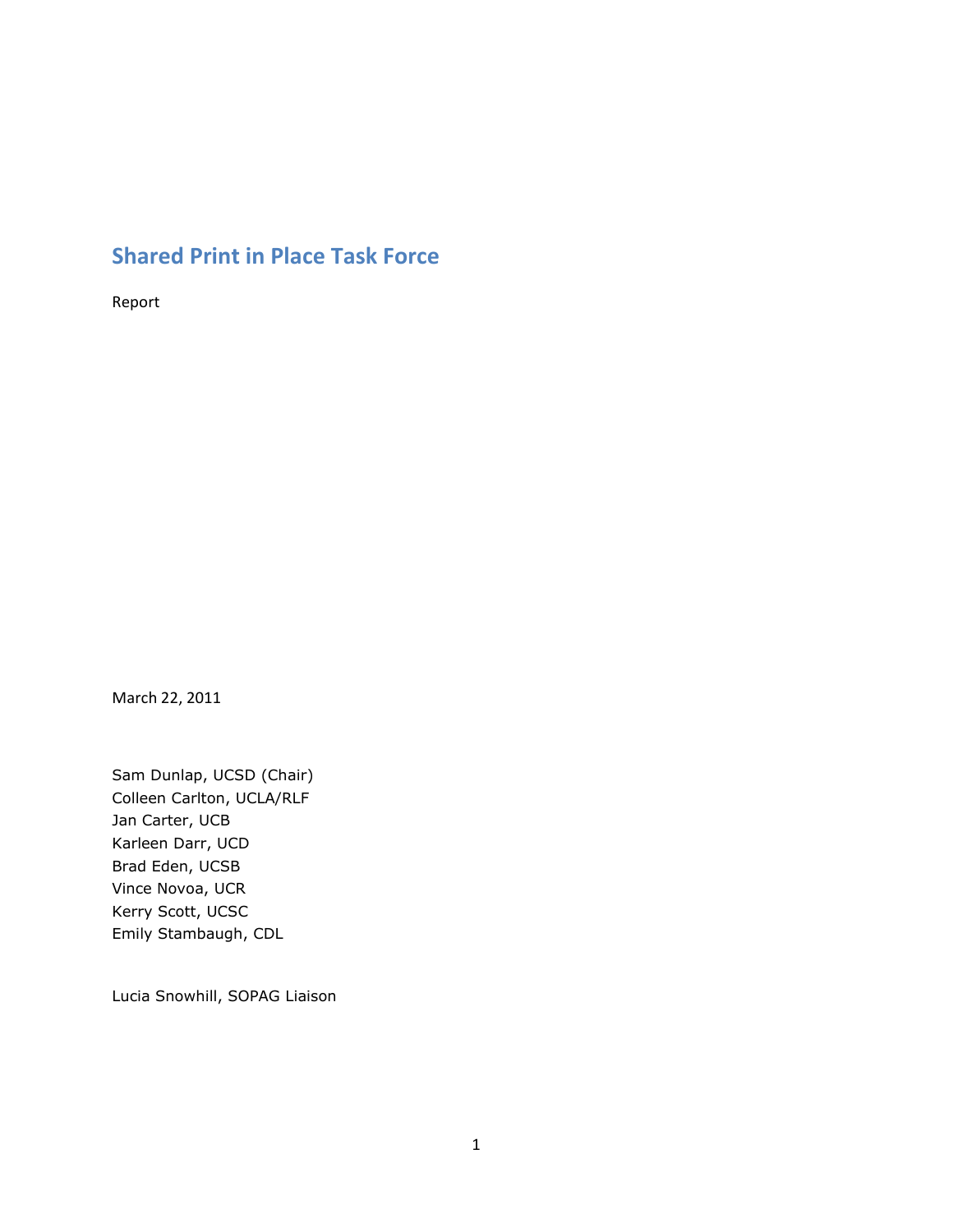# **Contents**

| Persistence and the Extension of Persistence to "in Place" collections. Relationship between "in Place" |  |  |  |  |
|---------------------------------------------------------------------------------------------------------|--|--|--|--|
|                                                                                                         |  |  |  |  |
|                                                                                                         |  |  |  |  |
|                                                                                                         |  |  |  |  |
|                                                                                                         |  |  |  |  |
|                                                                                                         |  |  |  |  |
|                                                                                                         |  |  |  |  |
|                                                                                                         |  |  |  |  |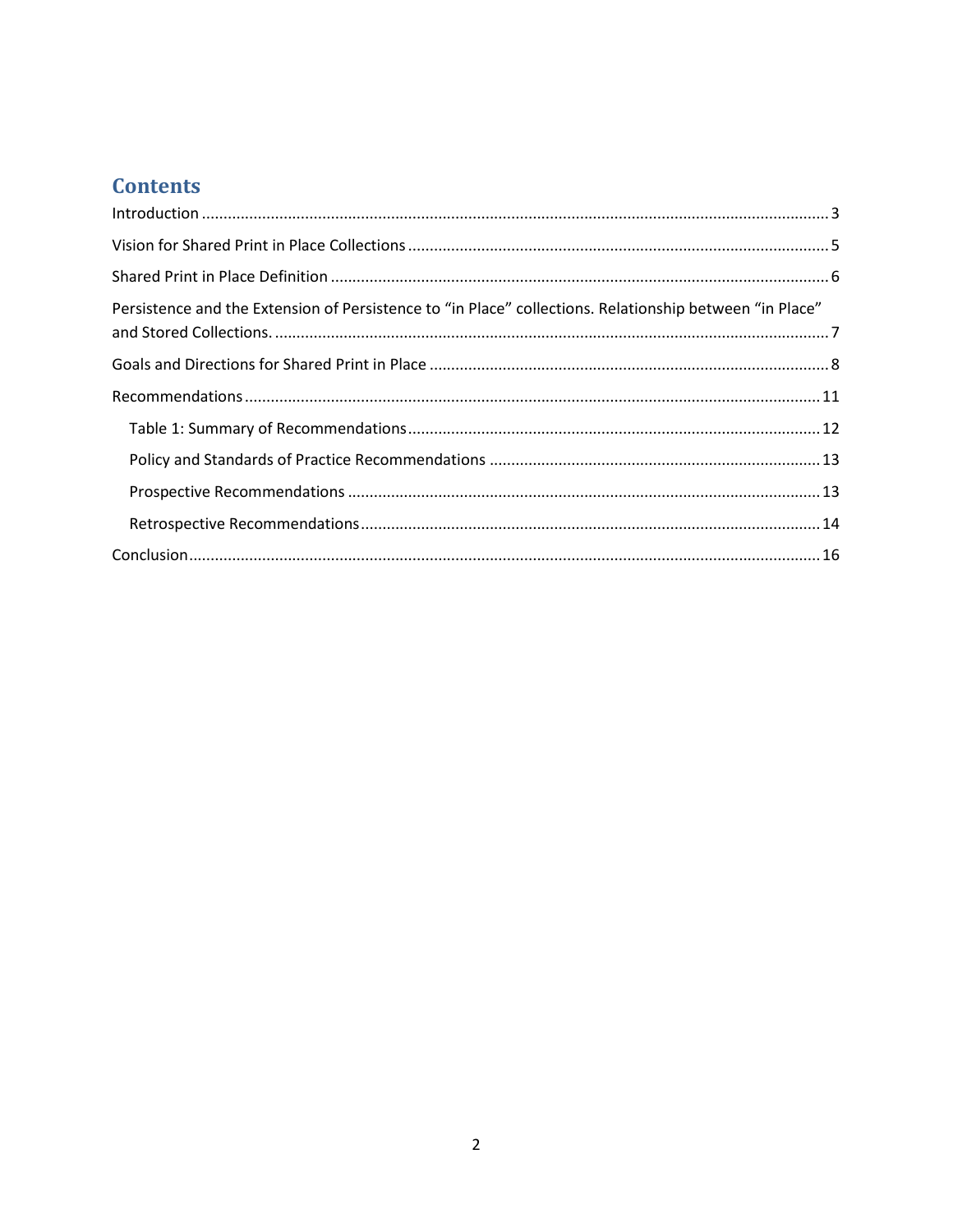### <span id="page-2-0"></span>Introduction

This report is submitted against the backdrop of unprecedented state budget shortfalls across the campuses, which are assessed to the libraries in varying degrees of severity. This fact, coupled with impending space challenges as the Regional Library Facilities reach capacity, further reinforce the importance of developing shared "in place" collections at the campuses. Indeed, we can soon envision the day when such in place collections are the new norm.

The SOPAG Shared Print in Place Task Force was charged to recommend policies and infrastructure to support shared print collections held in place (on site in full-service libraries) as well as near term and longer term actions to facilitate the development of such collections, particularly where such actions may achieve space savings for the libraries.

The Task Force met weekly and developed recommendations as a group and in smaller subgroups as needed. The Task Force consulted with other groups and individuals, including:

- Jim Dooley (CDC)
- Ann Frenkel (HOPS)
- Lizanne Payne (WEST and CRL)
- Colleen Carlton, Scott Miller, Tin Tran (NRLF and SRLF)
- Patricia Martin (CDL Discovery and Delivery)

The Task Force's work is also informed by several *internal* UC reports and recommendations, including the University of California Libraries' Priorities for Collective Initiatives, 2011-2014 (endorsed by the Council of University Librarians and updated 20 January 2011); CDC's Strategy for Developing Prospective Shared Print Journal Archives (22 December 2010); CDC Shared Monographs Coordinating Group Charge (13 December 2010); the Preliminary Results of the SLASIAC Library Planning Task Force (9 February 2010); and CDC's document, The University of California Library Collection: Content for the 21<sup>st</sup> Century and Beyond (revised and endorsed by the University Librarians, July 2009).

The Task Force's work is also informed by several *external* developments, research and trends in shared print collection development, including:

 $\bullet$ The Western Regional Storage Trust, a retrospective print journal repository service. As contributing members of the Trust, UC Libraries will archive certain print journal backfiles and depend on the archiving commitments of several other Trust members. The Trust will create opportunities to reclaim significant amounts of space in UC's Libraries and RLFs. Some backfiles will be held on-site in full service libraries (e.g. Bronze Archives) as shared print in place and some backfiles will be compiled and held in storage (Gold, Silver, Platinum Archives). Strategically, the Trust will force new alliances for print collection management among research libraries in the western U.S. which may be leveraged in the future for additional shared print initiatives, including coordinated shared-print-in-place in the region and cloud-sourcing services.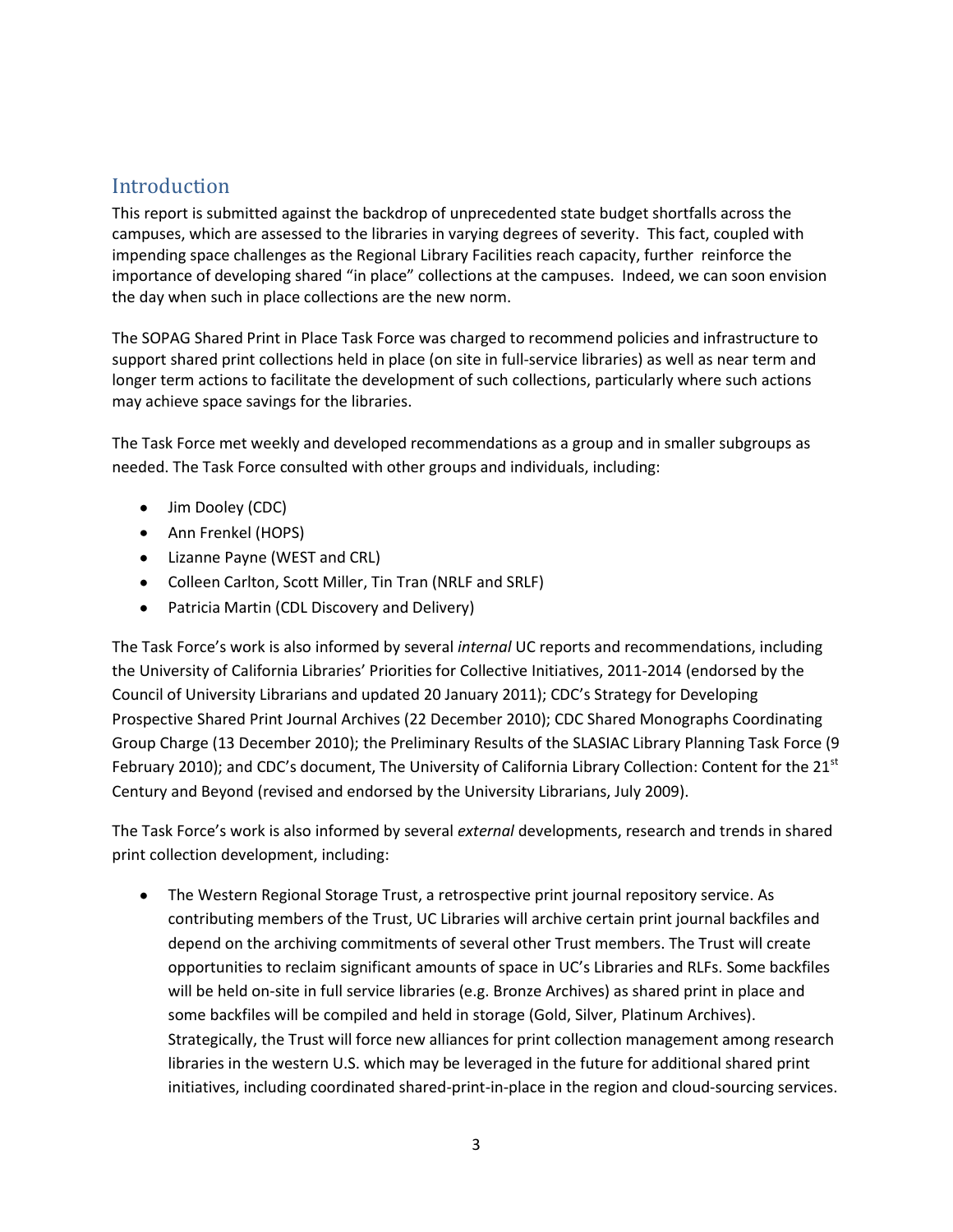- Collaborative Retention of Print Monographs.<sup>1</sup> Lyrasis sponsored a two-day think tank in October 2010 to develop a national framework for the retention and management of print monographs. Participating library leaders outlined the characteristics of a national framework to coordinate long-term preservation and storage among research libraries and provide services to coordinated archives including digitization, access services, and retention registries. The task force's Cloud Sourcing recommendation aligns with this emerging national framework for print monograph archiving and envisions a period of initial focus (for UC libraries) on coordinating stored monographic collections and incubating the infrastructure needed to support services to a broader community, after which, shared print in place collections would be included (and could leverage the new infrastructure).
- Cloud-Sourcing Research Collections: Managing Print in the Mass-Digitized Library Environment.<sup>2</sup> The "Cloud-sourcing" report suggests that the aggregate holdings of a small number of existing shared storage facilities, if federated, could provide print collection services to a significant number of research libraries, allowing such libraries (and UC's) to significantly rationalize their collections. The federation of stored collections (aka "the cloud") could depend upon digitized print, when available and accessible (e.g. Hathi), and would need to satisfy market demands for collections and access services. The cloud has significant implications for the future vision of UC's shared print collections (in place and in storage). The Task Force has developed a cloud-sourcing recommendation to position UC and a few selected institutions in a leadership role to develop a cloud-sourced collection service. UC's shared monographic collections in storage are recommended as an initial collection set followed by shared print in place collections.
- On the Cost of Keeping a Book.<sup>3</sup> Paul Courant and Buzzy Nielson analyzed the longer-term costs to retain a book in print and digital form and conclude that storage is the lowest cost option for long-term retention of physical books. UC's Shared print in place collections are envisioned as collections that are permanently "eligible" for storage, portions of which may eventually be stored in order to reduce long-term carrying costs as much as possible.

 $\overline{\phantom{a}}$ 

 $1$  Core components of a national framework for collaborative print monograph management would include a distributed archiving model, explicit retention and access agreements, and new or enhanced systems infrastructure for disclosure, discovery and delivery. Assuming these things, three major monograph collection categories were identified for initial incorporation into a shared archiving framework 1) monographs held in storage facilities, 2) digitized print monographs, 3) monographs in particular domains. Three major collection categories were identified as initial collections to "seed' a broader framework; each collection category satisfies different internal and external needs: political (domainbased selection), technical (digitized print in Hathi) and strategic (location-based selection, starting with stored collections.) For more information[: http://www.lyrasis.org/Products-and-Services/Grants-and-Special-Projects/Collaborative-Print-Monograph-Retention.aspx](http://www.lyrasis.org/Products-and-Services/Grants-and-Special-Projects/Collaborative-Print-Monograph-Retention.aspx)

<sup>&</sup>lt;sup>2</sup> Malpas, Constance. "Cloud-Sourcing Research Collections: Managing Print in the Mass-Digitized Library Environment." Research Report. OCLC Research, January 2011.

 $3$  Courant, Paul and Buzzy Nielson. "On the cost of keeping a book" chapter in The idea of order: transforming research collections for 21<sup>st</sup> Century Scholarship. Washington, D.C.: Council on Library and Information Resources, June 2010. Publication 147. http://www.clir.org/pubs/reports/pub147/pub147.pdf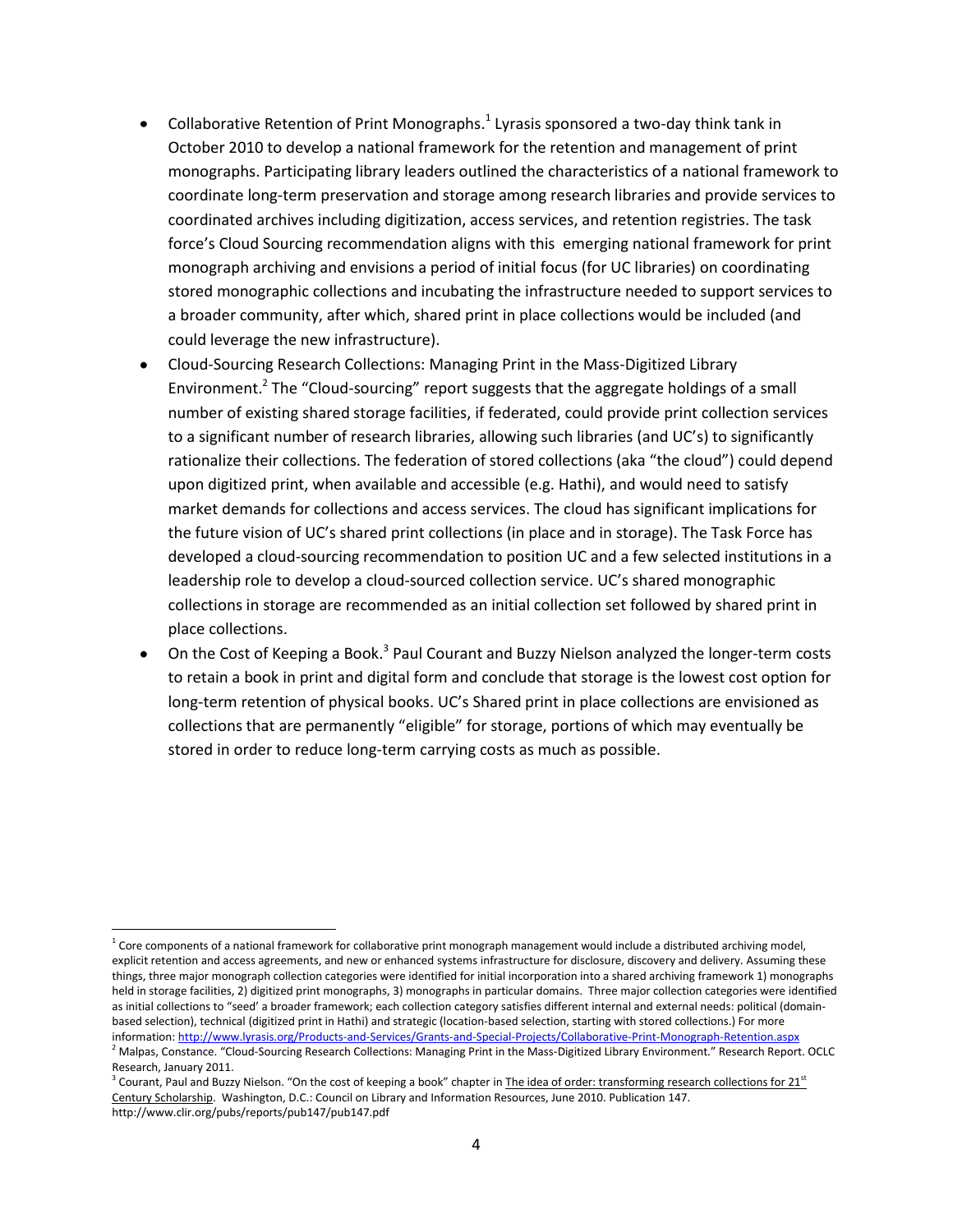## <span id="page-4-0"></span>Vision for Shared Print in Place Collections

This report outlines a vision for Shared Print in Place collections and services. The vision identifies where we are now and where we want to be in terms of shared physical collections held on site. Shared Print collections are also envisioned in the context of broader national efforts to coordinate print collections. The report includes the following components:

- Definition of "Shared Print" "In Place"
- Persistence and the extension of persistence to "in place" collections
- Goals and Directions for Shared Print in Place (where we are now; where we want to be and next steps)
- Recommended policies and standards of practice to support Shared Print in Place collections
- Specific recommendations for programs and projects that can be undertaken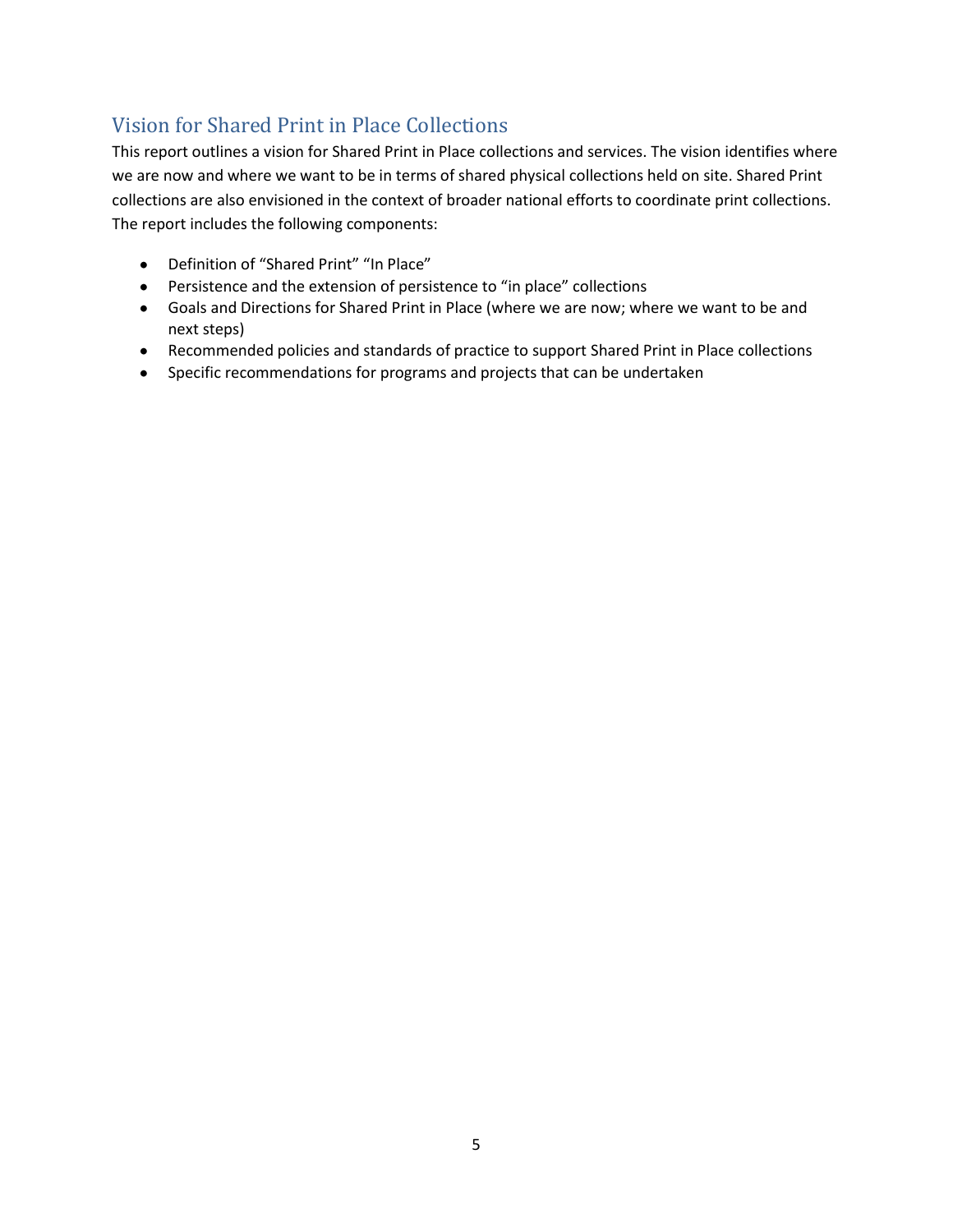## <span id="page-5-0"></span>Shared Print in Place Definition

 $\overline{\phantom{a}}$ 

The concepts of "shared print" and "in place" each require definition.

Shared print collections are broadly defined as collections of physical resources that are acquired and/or managed cooperatively; behaviors are explicitly formalized to ensure inter-institutional dependencies. The formalization of behaviors is essential when "sharing" physical resources and is accomplished through systemwide policies. Adherence to the policies instills trust in the ongoing collection development and management of resources such that libraries can make informed choices about future acquisitions and retention of duplicates. One of the major recommendations of the Task Force is for SOPAG to adopt the *Shared Print in Place Policy* in the Appendices.

Shared print collections are *intentionally developed as a shared resource with the endorsement and participation of multiple institutions*. Shared collections include *an explicit commitment to acquire, retain and provide services for certain resources* on behalf of the collective and *the collective agrees to depend on that commitment* when making local decisions to acquire or retain. Such commitments are formally disclosed in catalog records and more broadly, in some form of program statement or agreement (e.g. the Shared Monographs Planning Group's "initiative statement"). As the SMPG aptly noted in its report, shared print collections differ from the collections that are routinely developed by each campus:

> "One could say that every print monograph in the UC system is a shared monograph visible to all UC users via Next Generation MELVYL (NGM) and MELVYL, and retrievable via interlibrary loan….[but for] "shared monographs" …there is collective access and deliberate coordination. Monographs are "shared" when there has been a commitment and notification of intent to acquire and to retain content so that other campuses can rely on these commitments when making collection-related decisions."<sup>4</sup>

In terms of location, Shared Print *"in place"* **specifically refers to shared** *physical collections that are held on-site in a full-service library* (as opposed to storage.)

And in broader terms, the types of physical resources that can be included under the rubric of shared "print" can be broadly construed as resources held in print, microform and other physical supports (e.g. DVD, VHS tapes).

<sup>&</sup>lt;sup>4</sup>The CDC Shared Monograph Planning Group report (October 2010, page 6) makes this distinction between local collections and shared collections. [http://libraries.universityofcalifornia.edu/cdc/protected/Shared\_Monographs\_Planning\_Group\_Report\_20101011.pdf] (passwordprotected)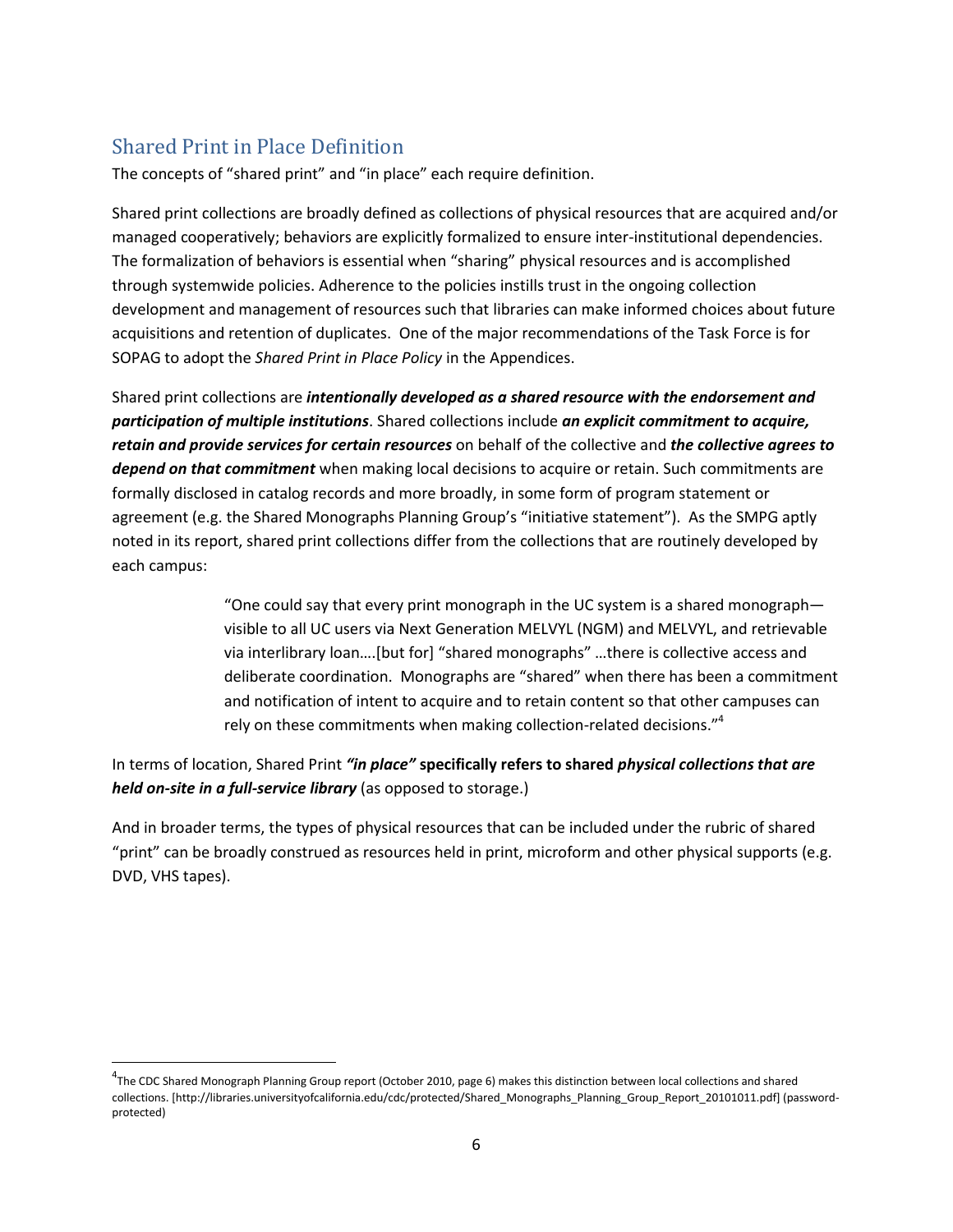## <span id="page-6-0"></span>Persistence and the Extension of Persistence to "in Place" collections. Relationship between "in Place" and Stored Collections.

In many ways, UC Libraries are far ahead of other consortia in shared print collection management. The long standing policies and operating procedures that govern the Regional Library Facilities have effectively created a "permanent" collection within UC. The collection management behaviors for such resources are predictable and transparent, systemwide. The core elements of UC's "persistence policy" are

- **No withdrawals** (recalls are okay)
- **Responsibility for maintenance is borne by the depositing campus**
- **•** Single copy

Aspects that are not explicitly written but are strongly implied or currently in practice are

- **Shared governance and ownership.** For persistent deposits, governance and ownership are effectively shared in the UC context. From an asset management perspective, the parent institution (the University of California) recognizes library collections as assets that are owned by a single entity (UC Regents.) Equally important, from a behavioral standpoint between libraries, non-depositing libraries withdraw in lieu of deposit creating an expectation of collective decision-making about stored resources. At an operational level, such decision-making effectively transfers to the RLF Board of Directors and Council of University Librarians. The value of a persistent resource increases as copies are reduced systemwide, effectively "uping the ante" on collection management expectations. Furthermore, for journal backfiles and other resources for which holdings are compiled from multiple institutions, the "resource" becomes a consolidated set and the notion of historical volume-level ownership becomes less relevant. The backfile is effectively a shared resource that is only meaningful to scholarship as a whole.
- **Hierarchy of access to physical resources.** The RLFs currently triage requests for shared, persistent resources in the following order 1) direct the user to the online resource; 2) provide electronic document delivery (including color scans when appropriate); 3) provide photocopies; and 4) loan the issue or volume (in some cases for building use only). Resources that have been validated (e.g. JSTOR volumes) are re-validated upon return of the physical piece(s).

The Task Force recommends extending all of these behaviors to shared print in place collections by adopting two new policies and two new standards of practice, discussed later. As space in the shared storage facilities becomes more precious, it is imperative that shared collections held on site be eligible for future deposit at an RLF and that behaviors are adopted to ensure that depositing libraries check for shared copies in place before sending other duplicates to storage. The proposed policies include all of these aspects.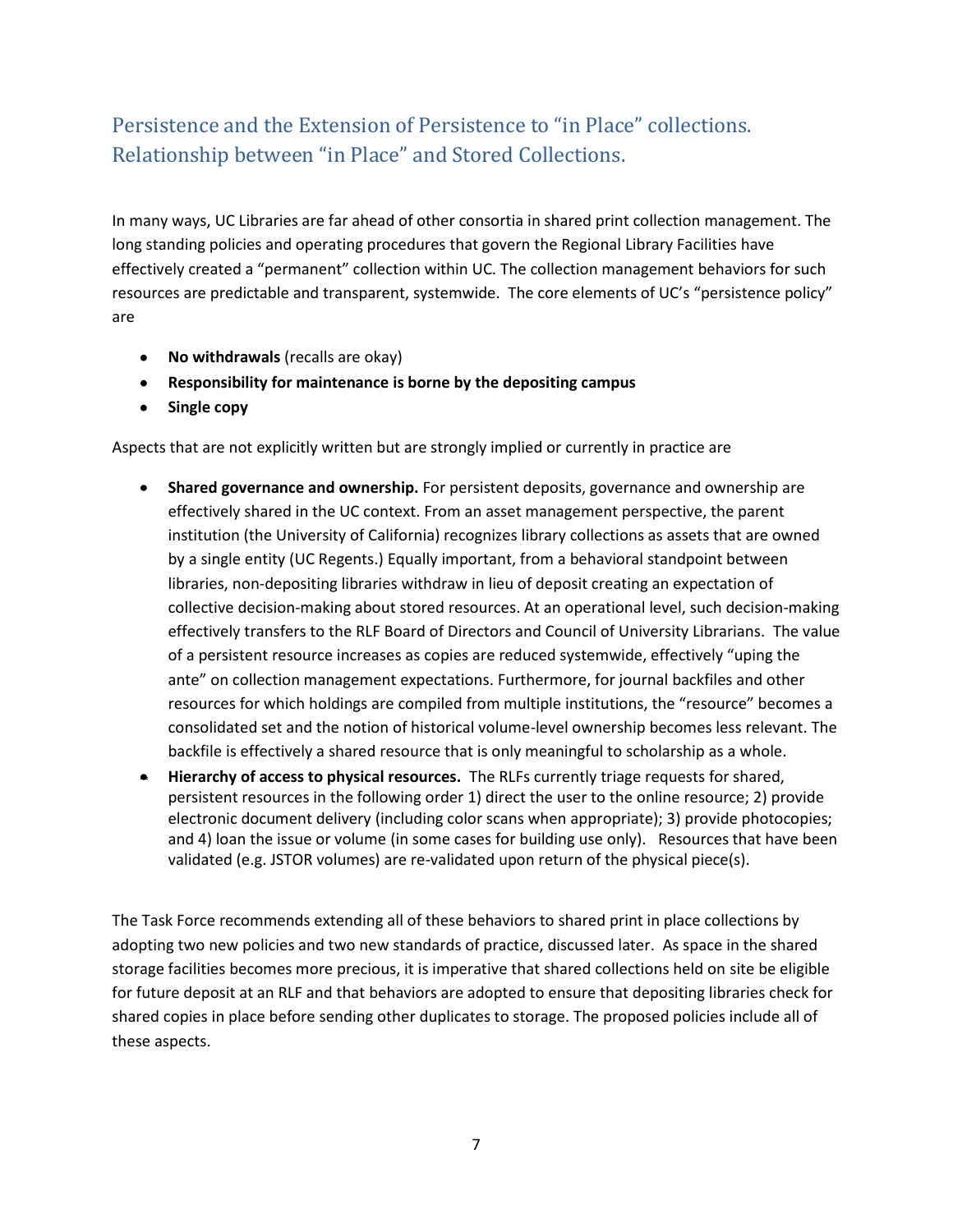### <span id="page-7-0"></span>Goals and Directions for Shared Print in Place

The following are general observations of where we are and where we want to be. More finely articulated observations are included as part of each specific Recommendation contained in the Appendices.

#### **Where we are**

- Most shared print collections are held in storage facilities.
- There are no policies to govern shared print resources held outside of storage facilities (e.g. a persistence policy, or common behaviors for access, cataloging or acquisition of shared print resources).
- Shared print collections are not disclosed in union catalogs as shared collections. Systemwide collection management decisions are difficult to make absent this visibility as is the ability to forge future partnerships with extramural partners.
- Shared print collections are currently little used. Various library practices can positively or negatively affect use of shared print copies. The lower the use, the less libraries are inclined to change collection management practices or to continue to develop shared collections or to develop services around them, seriously affecting their sustainability.
- Shared print collections are developed in the context of UC Libraries but benefit a broader range of research libraries that are interested in and willing to help sustain the collections.
- Storage facilities are not only filling, but the value of their assets in the library community is increasing.
- Campuses are very hesitant to prioritize or dedicate any human or financial resources to develop collaborative print efforts; campuses that are willing to contribute don't want to be the only ones
- Certain business practices create disincentives to participation in shared print initiatives precisely at a time when more collaboration is needed: management of shared collections is not prioritized at campuses or storage facilities; shared resources are subject to the same financial "taxation" as campus deposits.
- Campuses may not be fully leveraging vendor's selection visibility capabilities or similar tools in the marketplace; when visibility is there, campuses may not be making choices based on evidence of duplication rates.
- Campuses may lack incentives to deselect and reclaim space even in the presence of shared print collections
- If the libraries do not find partnerships and solutions for its space needs, university administrators are likely to "figure out the space problem for us"
- Radical transformation in print collection development and management often requires new modes of collaboration beyond the consortia, new roles for storage facilities, startup capital, and enhanced infrastructure.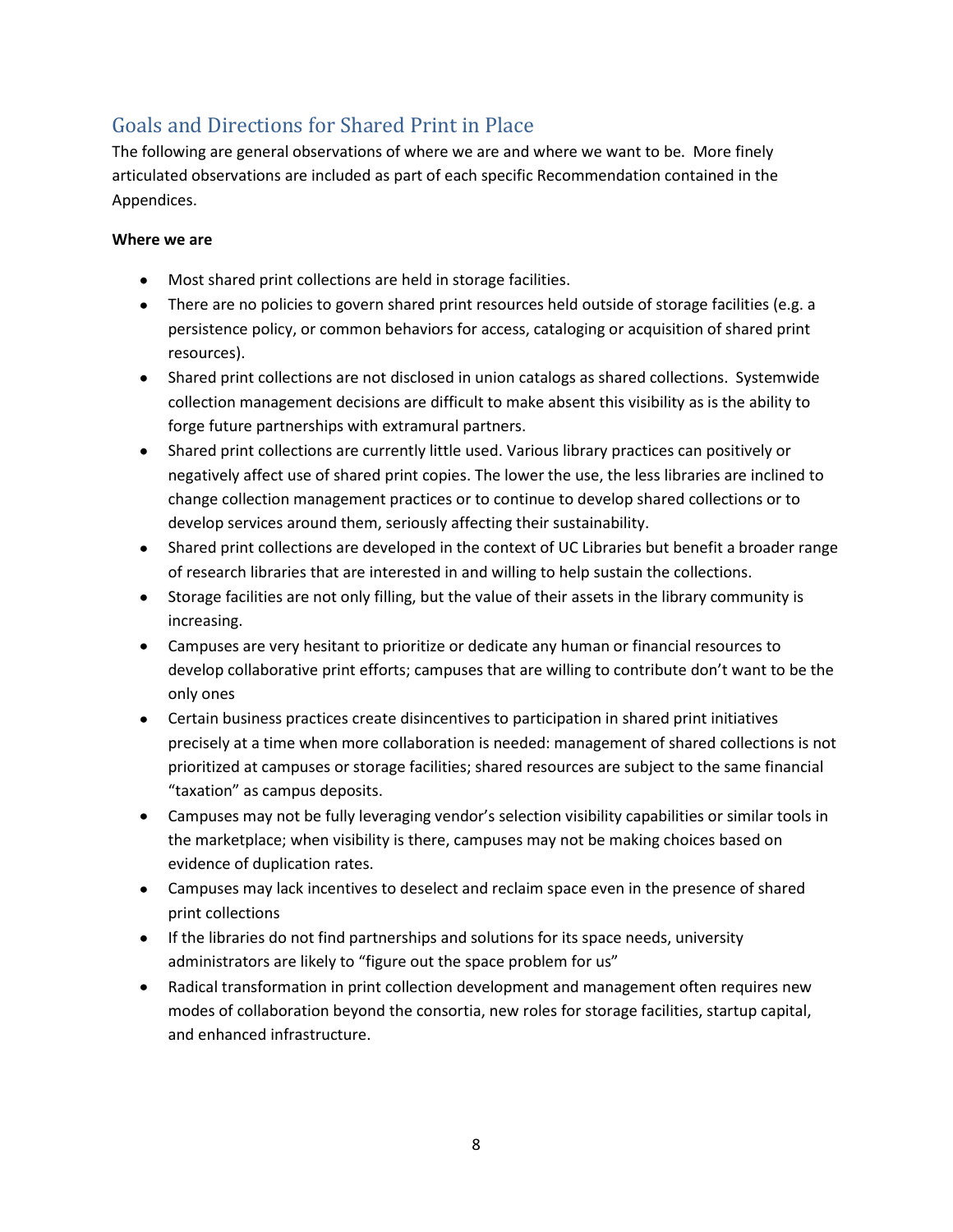#### **Where we want to be**

UC Libraries want to create an environment where

- Some shared print collections are developed locally, on-site.
- Multiple campuses develop shared print in place collections, thereby distributing the responsibility for collection management.
- Shared print becomes an integral part of campus' collection management activities.
- Shared print collections are fully discoverable, accessible and used; systemwide use is channeled to them by policy, practice and technical capabilities.
- Collection development, acquisition, cataloging, discovery and delivery behaviors for shared print in place are transparent and predictable across the system.
- Shared print collections interoperate seamlessly with shared stored collections. Transfers for in place collections to storage facilities are routinized, prioritized and incentivized. Sufficient space is allocated and/or created through coordinated deselection of lower risk duplicate materials to accommodate shared print collections.
- Storage of shared print collections is encouraged and prioritized in order to reduce carrying costs and to position resources for extramural partnerships.
- Shared print in place resources are not taxed when deposited and do not count against the annual campus allocation.
- Campuses and storage facilities deselect and reclaim space as soon as shared print collections are disclosed. Campus duplicates are kept to support local use-driven activity (i.e., for instructional purposes/reserves).
- Campuses fully leverage vendor selection visibility tools and agree to principles for reducing duplication and sustaining the breadth of the collections.
- CDL Shared Print and the RLF Board of Directors are formally included within systemwide leadership structures and are encouraged to develop extramural service agreements around shared resources.
- Bibliographer group agreements for print resources are coordinated and formalized within systemwide collection and technical service structures.

In a broader context, UC Libraries want to create or participate in an environment where

- Shared print in place collections are envisioned as collections that benefit a broader constituency and are chosen, developed and supported as such.
- UC Libraries are positioned as *archivers and providers* of shared print resources in the national network of print collections; UC Libraries want to be positioned to receive support for its stewardship commitments to scholars and to seek support from extramural partners to sustain such collections and provide access to them.
- UC libraries lead the development of cloud-sourced print collection services and partnerships. Such services would begin with shared-stored collections at multiple storage facilities and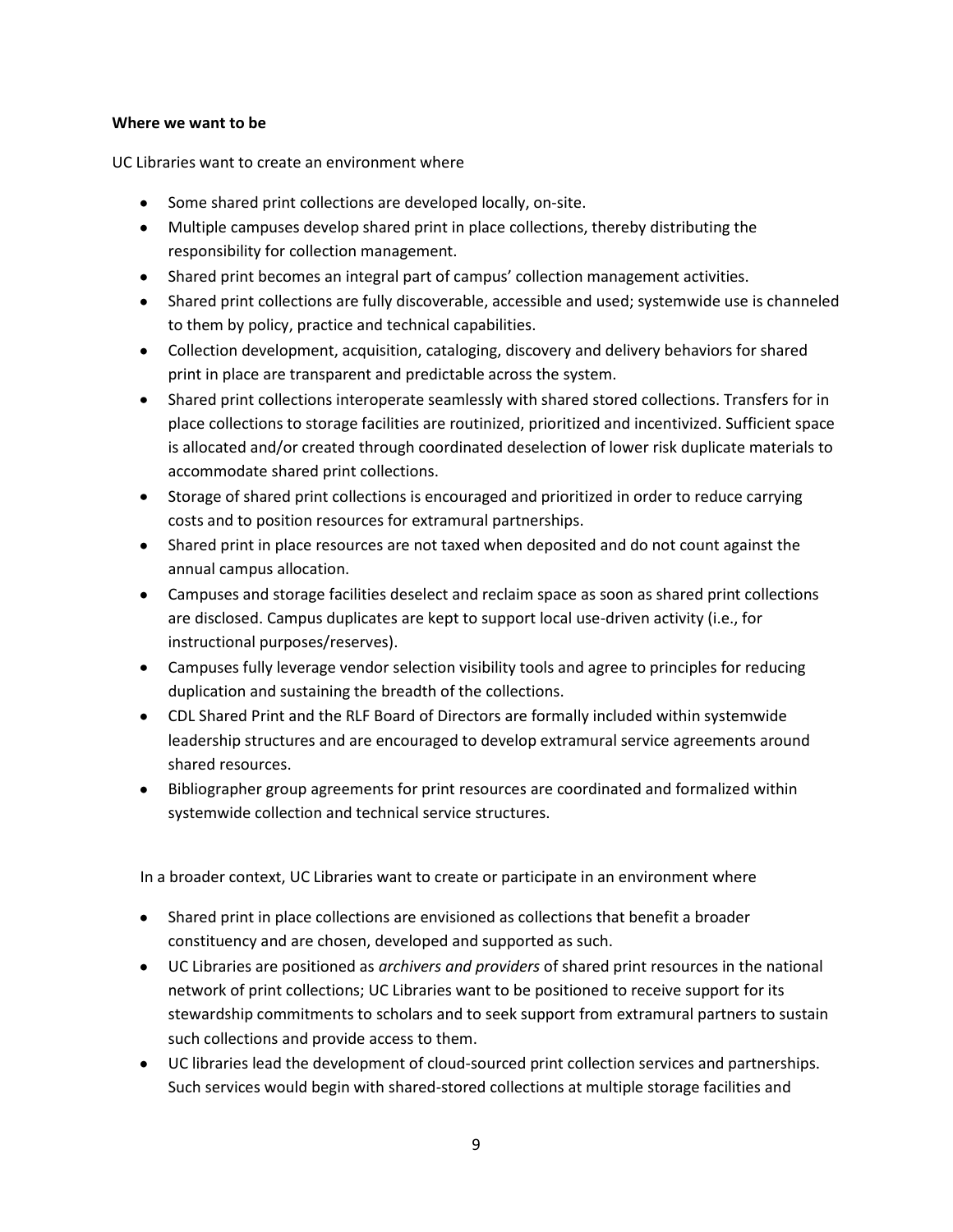eventually incorporate UC and other libraries' shared print *in place* collections. Such collections and services would be designed to provide ready access to users at many research libraries while ensuring stewardship and preservation of the scholarly print record at the lowest possible cost and creating significant opportunities for space reclamation.

Experimentation with delivery options is undertaken to enhance user access to shared physical collections and make it possible for campuses and partner libraries to reduce duplication while ensuring ready access to the collections.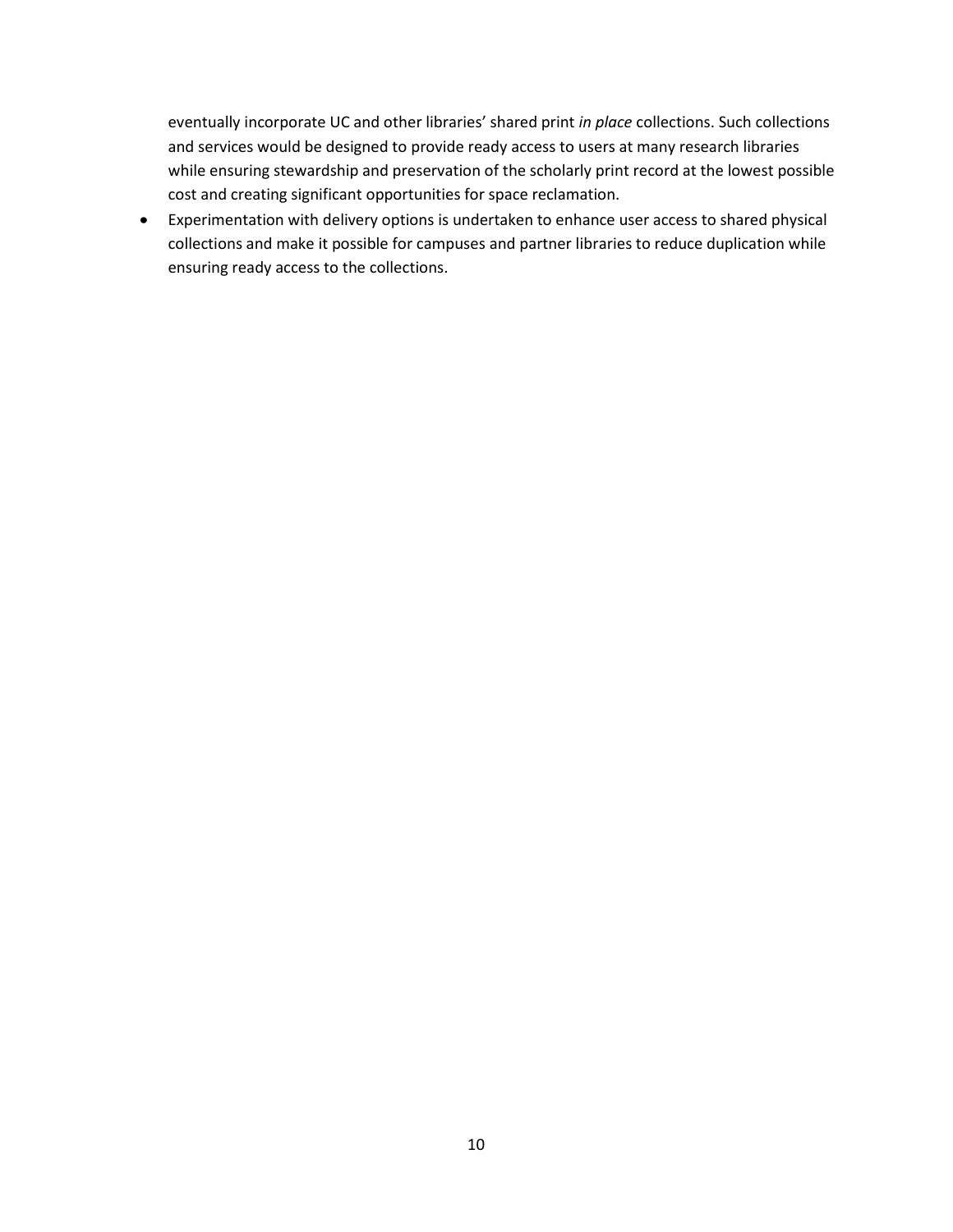### <span id="page-10-0"></span>Recommendations

The Task Force came up with thirteen (13) recommendations grouped into three major categories: policies, prospective and retrospective activities. The recommendations focus primarily on policies and infrastructure needed to support shared print resources held *in place*. When there is a relationship between shared collections in place and in storage, the recommendations address both.

An overall weighted priority has been identified for each recommendation. Emphasis is placed on transformative potential, space reclamation potential and potential for extramural collaboration.

The recommendations and options are described in detail in this report for SOPAG's consideration. The Task Force assumes that SOPAG will choose recommendations to advance to the Council of University Librarians for review and endorsement, and identify recommendations for further revision by expert groups. The task force has suggested timelines and next steps for each recommendation; SOPAG may wish to revise those and formulate specific charges, when needed.

Each specific recommendation appears in the appendices. The following table and section briefly summarize the recommendations.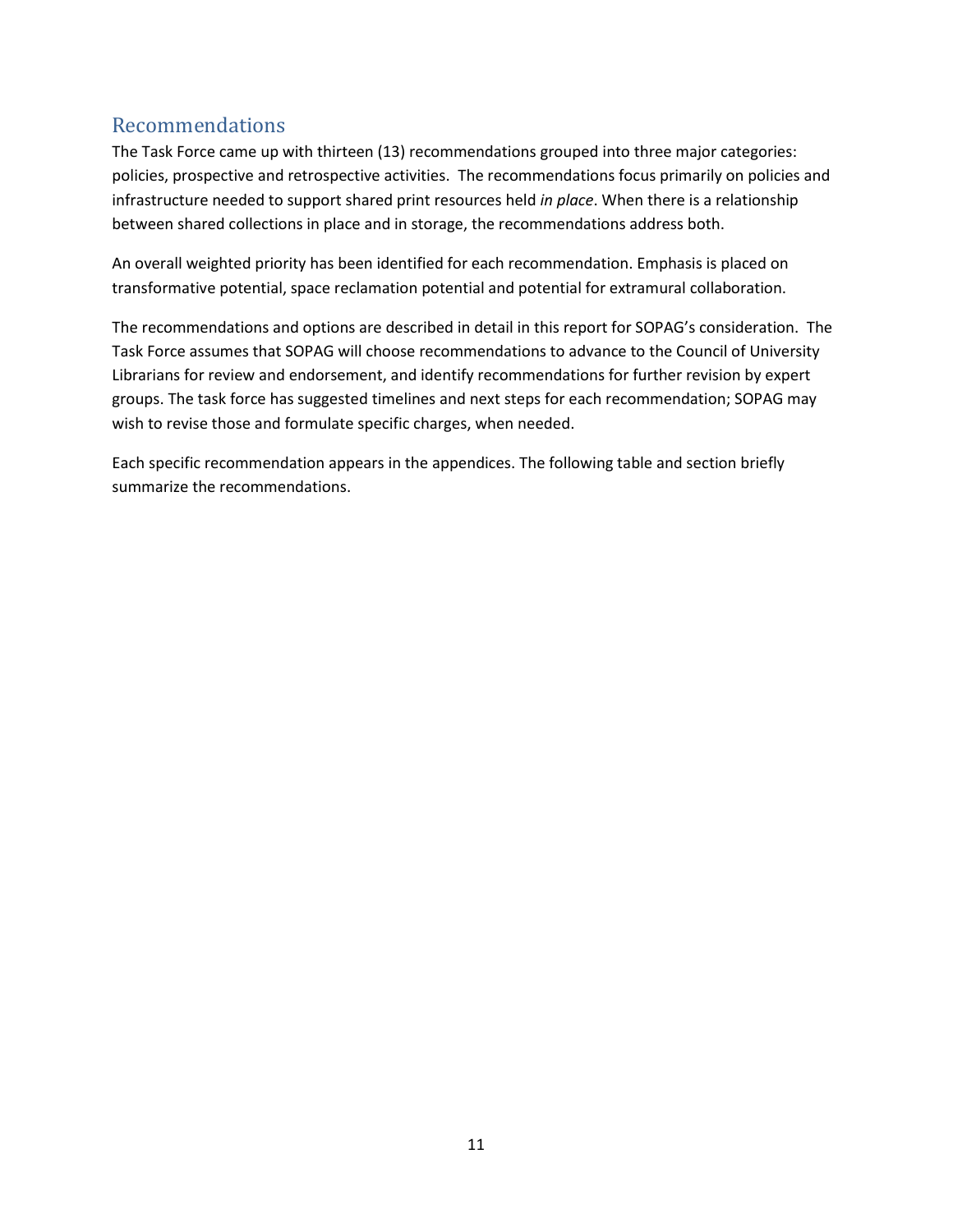# Table 1: Summary of Recommendations

<span id="page-11-0"></span>

| #              | Recommendation                                                                                                     | <b>Material Type</b>        | Priority       |
|----------------|--------------------------------------------------------------------------------------------------------------------|-----------------------------|----------------|
|                | <b>Policies and Standards of Practice</b>                                                                          |                             |                |
| 1a             | Adopt the Shared Print in Place Policy for Prospective Collections                                                 | All                         | $\mathbf{1}$   |
| 1 <sub>b</sub> | Adopt the Common Access Policy for Shared Print Resources                                                          | All                         |                |
| 1 <sub>c</sub> | Adopt the Bibliographic Standards for Shared Print Monographs (2-6-2011) provisionally, appoint nimble group to    | Monographs                  | 1              |
|                | revise                                                                                                             |                             |                |
| 1 <sub>d</sub> | Adopt the Standard Acquisition Practices for Shared Print                                                          | All                         | $\mathbf{1}$   |
|                | <b>Prospective Programs/Projects</b>                                                                               |                             |                |
| $\overline{2}$ | Develop principles for when to establish a Shared Print collection in place                                        | All                         | 3              |
| 3              | Develop principles for when to acquire, transfer and withdraw microform materials                                  | Microform                   | 5              |
| 4              | Call for and implement shared print proposals for monographs                                                       | Monographs                  | 4              |
| 5              | Blue ribbon task force to coordinate prospective acquisition of Federal Documents                                  | All                         | 4              |
|                |                                                                                                                    |                             |                |
|                | Retrospective Programs/Projects - Preservation and Access                                                          |                             |                |
| 6              | Develop cloud-sourcing partnerships and services, initially for print monographs                                   | Stored monographs           | $\overline{2}$ |
|                |                                                                                                                    | initially, followed by SPIP |                |
|                |                                                                                                                    | monographs                  |                |
| 7              | Campuses adopt practices of contributing holdings when called for by WEST or JSTOR                                 | Journals                    | 3              |
| 8              | Encourage libraries to declare print resources that are mass digitized as shared print                             | Monographs, Journals        | 3              |
|                |                                                                                                                    |                             |                |
|                | Retrospective Programs/Projects - Deselection                                                                      |                             |                |
| 9              | Deselect duplicate JSTOR print journal holdings systemwide                                                         | Journals                    | 3              |
| 10             | Campuses deselect print monographs held at campuses that are also housed at NRLF, SRLF, or both                    | Monographs                  | 3              |
| 11             | Deselect print journal backfiles for Bronze Archives declared by WEST partners                                     | Journals                    | 3              |
| 12             | Campuses and storage facilities adopt an annual practice of deselecting duplicates of Silver and Gold journal      |                             | 4              |
|                | backfiles as they are declared and disclosed in WEST                                                               |                             |                |
| 13             | Campuses adopt an annual practice of deselecting print duplicates as shared print in place resources are disclosed | Monographs initially        | 3              |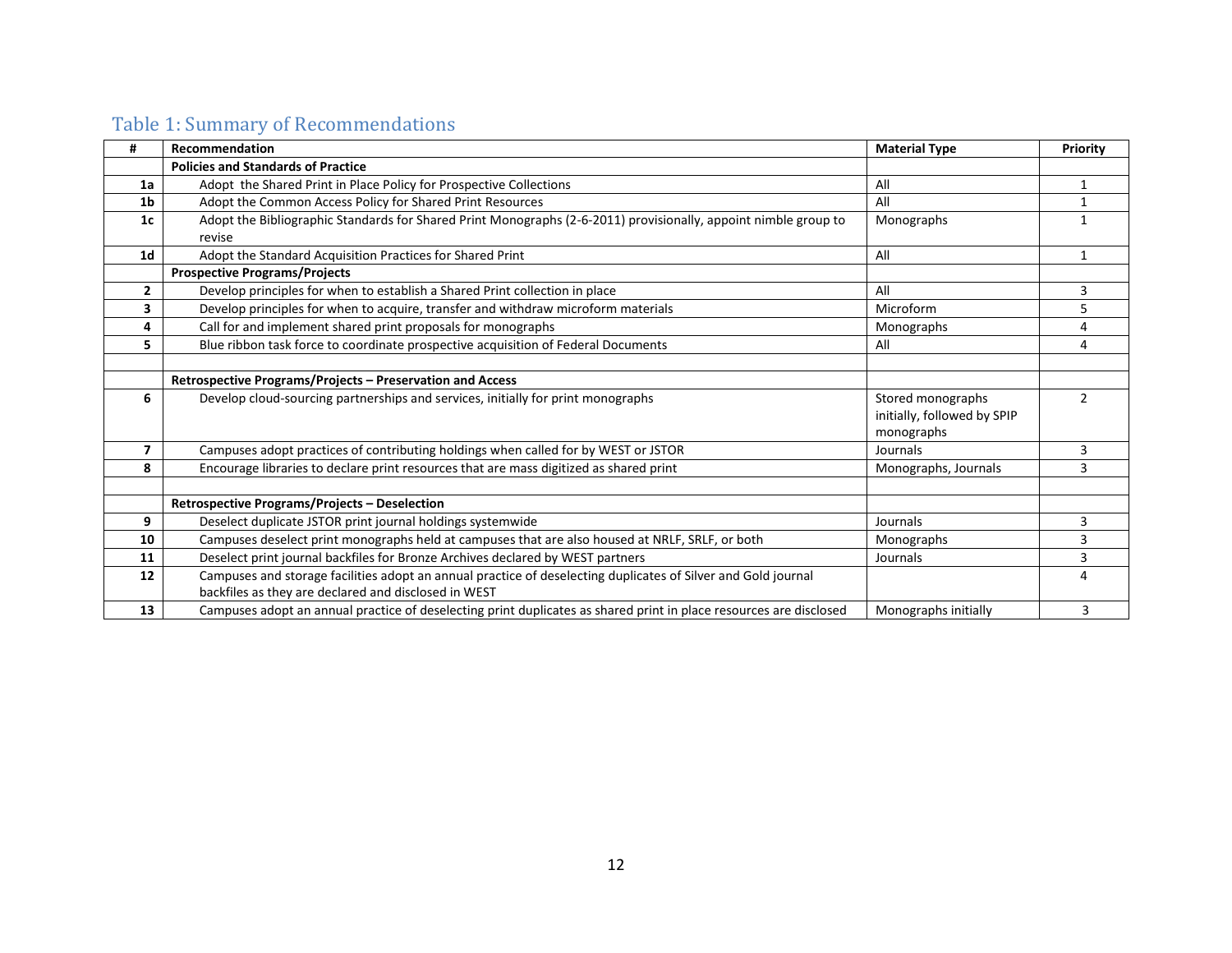#### <span id="page-12-0"></span>**Policy and Standards of Practice Recommendations**

When developing shared print collections in place, it is imperative that campuses adopt a common set of policies and practices to ensure trust and transparency about archiving and ongoing collection development commitments. Each institution wants (and needs) to depend upon the collections built elsewhere, in a network of interdependencies. To ensure this trust and to facilitate adjustments in local practices as a result of such commitments, the task force recommends the adoption of two policies and two standards of practice.

These policies and standards of practices have been vetted extensively; they represent the most urgent, most important and highest priority recommendations. The text of each policy is provided in the appendices along with background information about the review process among campus experts and recommended timeline for adoption.

- 1. **Shared Print in Place Policy for Prospective Collections.** This policy extends the "Persistence Policy" to collections that are collaboratively identified, agreed upon and built at full-service libraries. It effectively establishes a "permanent" collection at campuses, similar to the Persistence Policy. The policy applies to prospective acquisitions and interoperates with the Persistence Policy, when such holdings are moved to storage.
- 2. **Common Access Policy for Shared Print in Place Collections.** This policy governs access to shared print collections by library users and other organizations. The policy addresses access, forms of delivery and liability for loss of shared print collections held in place.
- 3. **Bibliographic Standards for Shared Print Monographs.** This set of standards is used to disclose shared print monographs and archiving commitments in union catalogs, establish cataloging service requirements when working with vendors and prioritize cataloging efforts for shared print monographs in relation to other copies.
- **4. Standard Acquisition Practices for Shared Print Monographs.** This set of standards outlines the responsibilities of a managing campus for acquiring and processing Shared Print monographs, working with vendors and prioritizing processing in relation to other copies.

#### <span id="page-12-1"></span>**Prospective Recommendations**

The task force prepared several recommendations for collaborative collection development of print resources (i.e., current imprints.) The collaborative development of prospective print collections can contribute significantly to the maintenance of breadth of UC library collections and preservation of the scholarly record, when print is the only format of publication. And to varying degrees, the recommendations for prospective coordination may generate opportunities for space reclamation (though always to a lesser degree than can be achieved by coordinating retrospective collections.)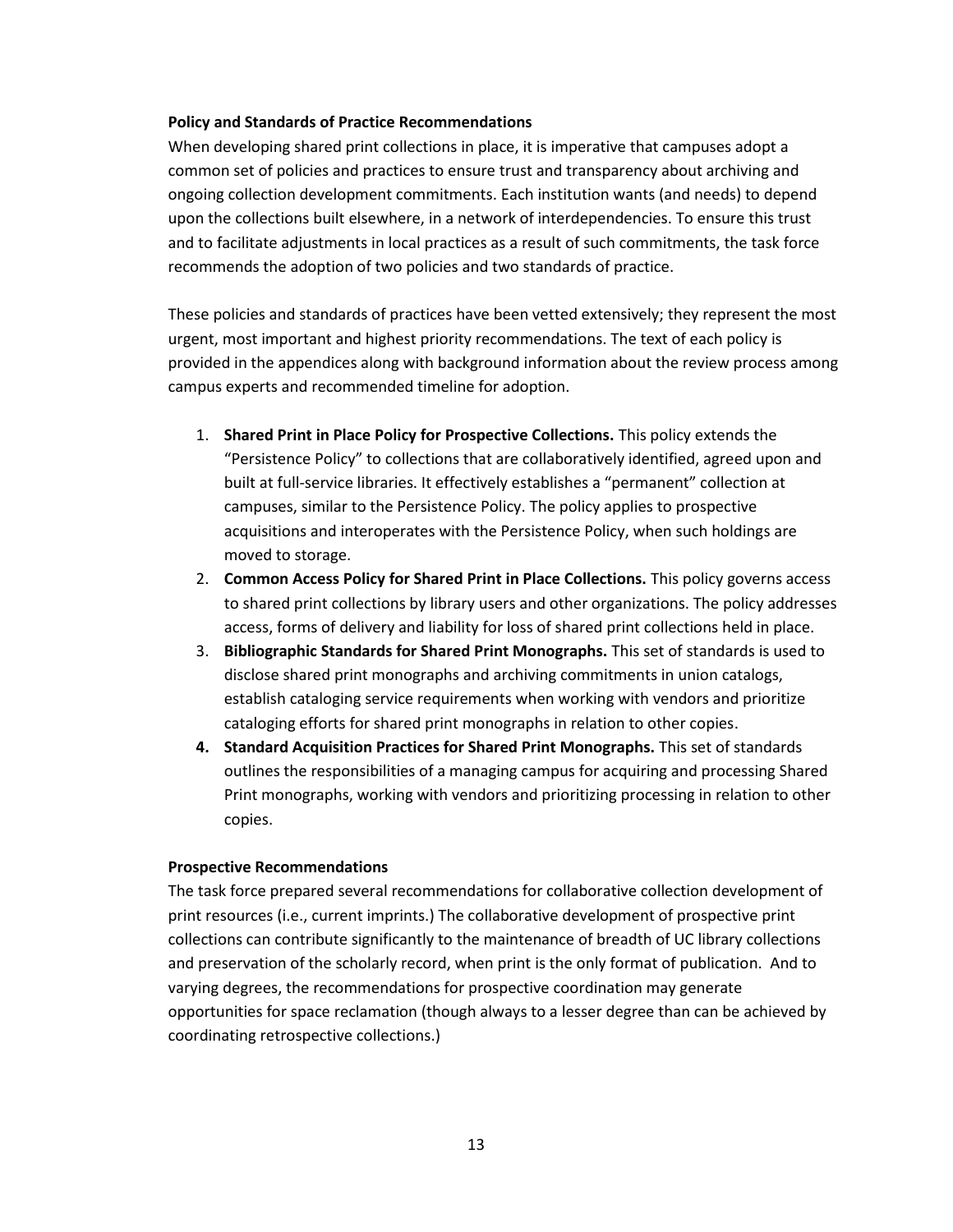The prospective recommendations include:

- **Develop principles for when to establish a Shared Print collection in place.**  $\bullet$
- $\bullet$  . **Develop principles for when to acquire microform.**
- **Call for and implement shared print proposals for monographs.**
- $\bullet$ **Blue ribbon task force to coordinate prospective acquisition of Federal Documents.**

#### <span id="page-13-0"></span>**Retrospective Recommendations**

The task force prepared several recommendations for coordination and/or consolidation of retrospective print collections. Collection management decisions are made in the context of the aggregate holdings of research libraries (UC libraries and other libraries in the network) but are necessarily a local decision. Each UC library wants and needs to know about the archiving commitments of other institutions (in the system and beyond) in order to make informed local decisions.

The scale of the space demands on UC libraries and storage facilities require us to make archiving decisions in place and to disclose those commitments in transparent ways to facilitate informed decisions about duplicates. UC Libraries have extensive experience with making print archiving commitments and continue to provide significant leadership through UC Shared Print activities to coordinate such activities internally within the UC system, externally in the western region, and beyond.

The task force has made two kinds of recommendations for retrospective collections: 1) recommendations to support *archiving* commitments and 2) recommendations to support *subsequent deselection* of duplicate holdings in response to an archiving commitment somewhere in the system.

Programs and projects that focus on retrospective holdings tend to yield the highest opportunities for space reclamation. The extent of the space opportunities created by any recommendation is dependent upon the size of the collection identified for archiving, existing duplication, and local willingness to act on the archiving commitments, once made.

The retrospective recommendations that involve *archiving commitments* include:

- **Develop cloud-sourcing partnerships and services, initially for print monographs.** A  $\bullet$ recommendation to make archiving commitments to stored print monographs and to federate multiple storage facilities to offer a cloud-sourced services to a broad community of research libraries.
- **Encourage libraries to declare print resources that are mass digitized as shared print.** A  $\bullet$ recommendation to identify and disclose print resources that are or have been mass digitized as shared print (starting with RLF copies and extending to campuses, as needed). Such resources would be managed according to the policies for shared print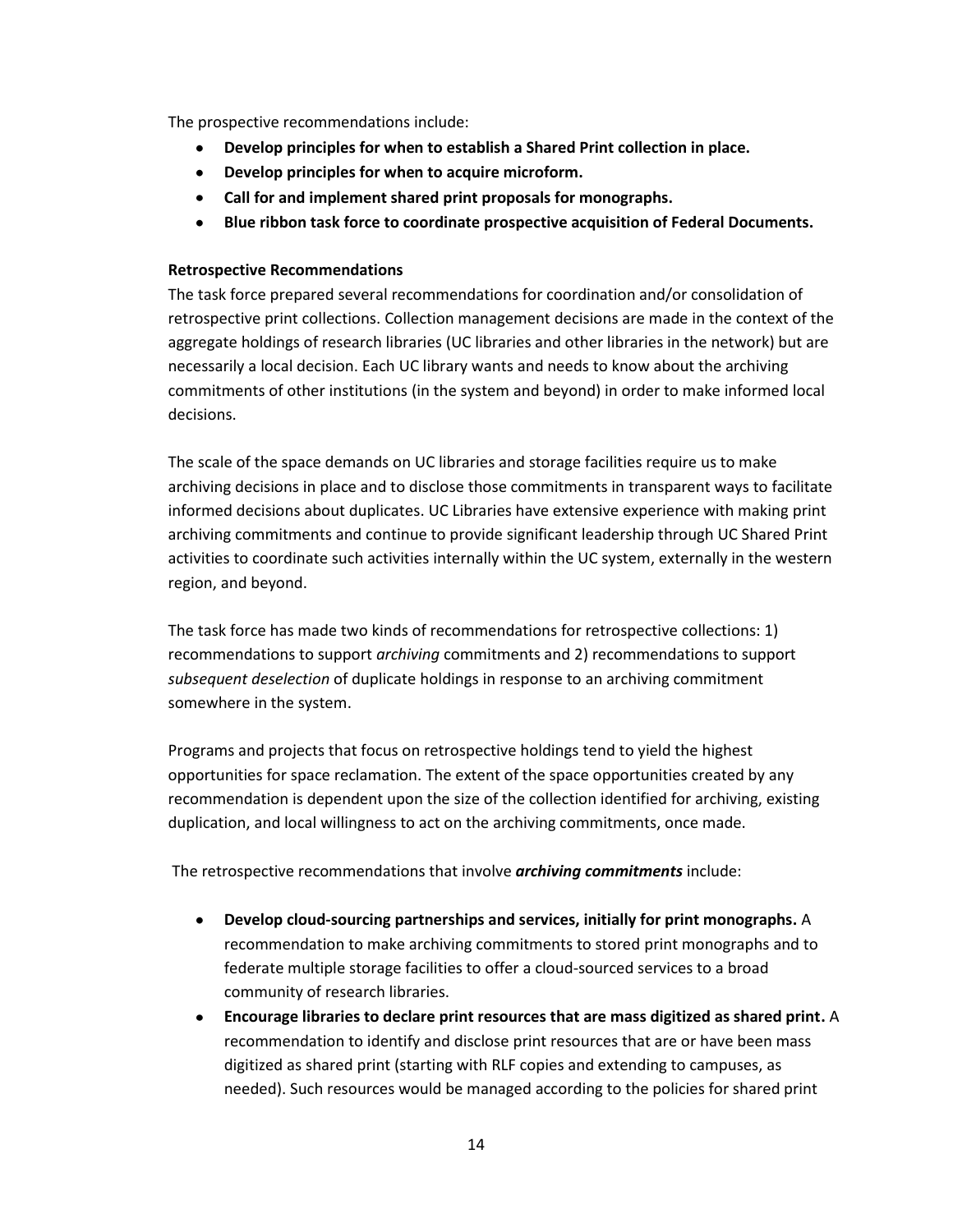recommended in this report. This recommendation could be accomplished quickly and would create a ready collection for systemwide decision-making about duplicates as well as a ready collection to support cloud-sourced services.

**Campuses adopt practices of contributing holdings when called for by WEST or JSTOR.**   $\bullet$ **Fill gaps in those archives.** A recommendation to contribute holdings, when called for, to shared print archiving activities to ensure the persistence of these holdings and ensure their completeness and condition over time. Campuses already generously contribute to the UC JSTOR Shared Print archive and the recommendation is to continue to sustain campus efforts to review and contribute print holdings as soon as they are called for to keep systemwide operational costs low. To the extent possible, we seek to avoid the need to seek holdings from extramural partners to fulfill our obligations when content exists within the system (i.e. avoid having to issue "calls for holdings" to many extramural partners.)

The retrospective recommendations that involve *deselection*, subsequent to those archiving commitments, include:

- **Deselect duplicate JSTOR print journal holdings systemwide.**   $\bullet$
- **Campuses deselect print monographs that are also held at NRLF, SRLF or both.**
- **Deselect print journal backfiles for Bronze Archives declared by WEST partners.**  $\bullet$
- **Campuses and storage facilities adopt annual practices of deselecting duplicate print holdings for Silver and Gold Archives as they are declared and disclosed by WEST partners in OCLC.**
- **Campuses and storage facilities adopt annual practices of deselecting duplicate print holdings as shared print in place resources are declared and disclosed in OCLC.**